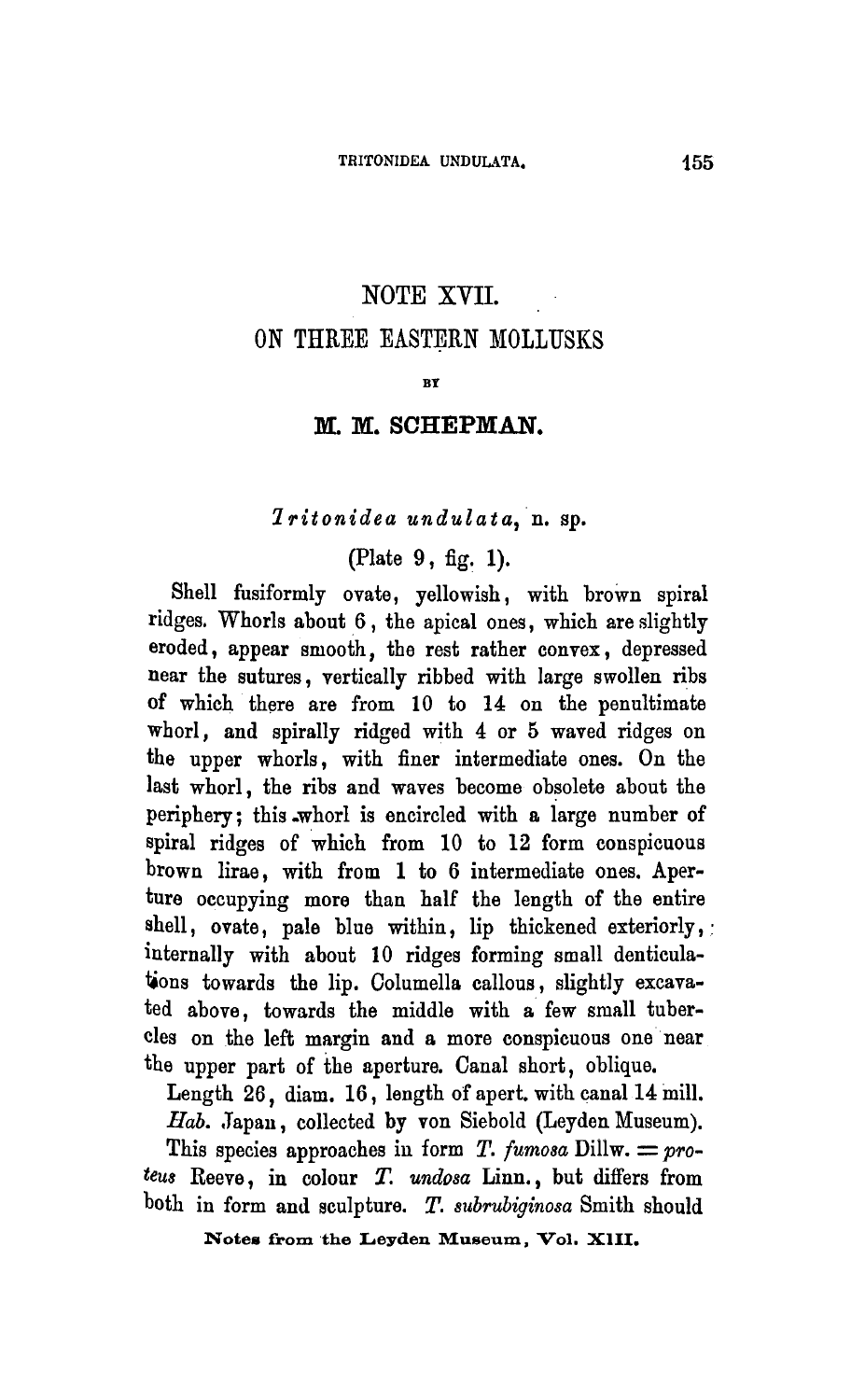be, after the description, still more remote. The specimens vary slightly in the thickness of the ridges, which give the shell a more or less dark appearance.

> Canidia Helena Meder, var. rotundicosta Schepman.

Shell narrower than in the type, with the last whorl smaller. Colour much darker, greenish olive brown, costae more broadly rounded, with rather narrow intermediate spaces.

Hab. Java, collected by Groen (Leyden Museum).

Typical specimens of this variety might be considered as <sup>a</sup> new species, but the character of the costae is rather variable, so as to pass into the typical form, with narrow flattened ribs. The specimens vary in form, some of them being extremely narrow, such specimens may be named: forma angustior. They are all darker in colour than the type, which is more decidedly greenish.

# Nassa javana, n. sp.

(Plate 9, fig. 2).

Shell acuminately ovate, whitish, marbled with redbrown markings, showing <sup>a</sup> tendency to form <sup>a</sup> band near the middle of the last whorl aud <sup>a</sup> second one towards the base, where the brown colour becomes more confluent, and with an articulated band of blue brown blotches near the sutures. Whorls 10, spire acuminate, <sup>3</sup> apical whorls smooth, the 5 subsequent ones rather flat, crossed by numerous ribs and spiral striae; penultimate and ultimate whorls rather inflated, nearly smooth, with only 2 or 3 striae near the suture and 8 near the base; sutures distinct, irregular; aperture oval, white, columella callous, with two plicae near the upper angle of the aperture, and terminating with <sup>a</sup> sharp curved spine, with <sup>a</sup> few plicae or granules above it. Outer lip with <sup>a</sup> thick varix externally and <sup>a</sup> few folds behind it; edge sharp, with <sup>7</sup> denticles

Notes from the Leyden Museum, Vol. XIII.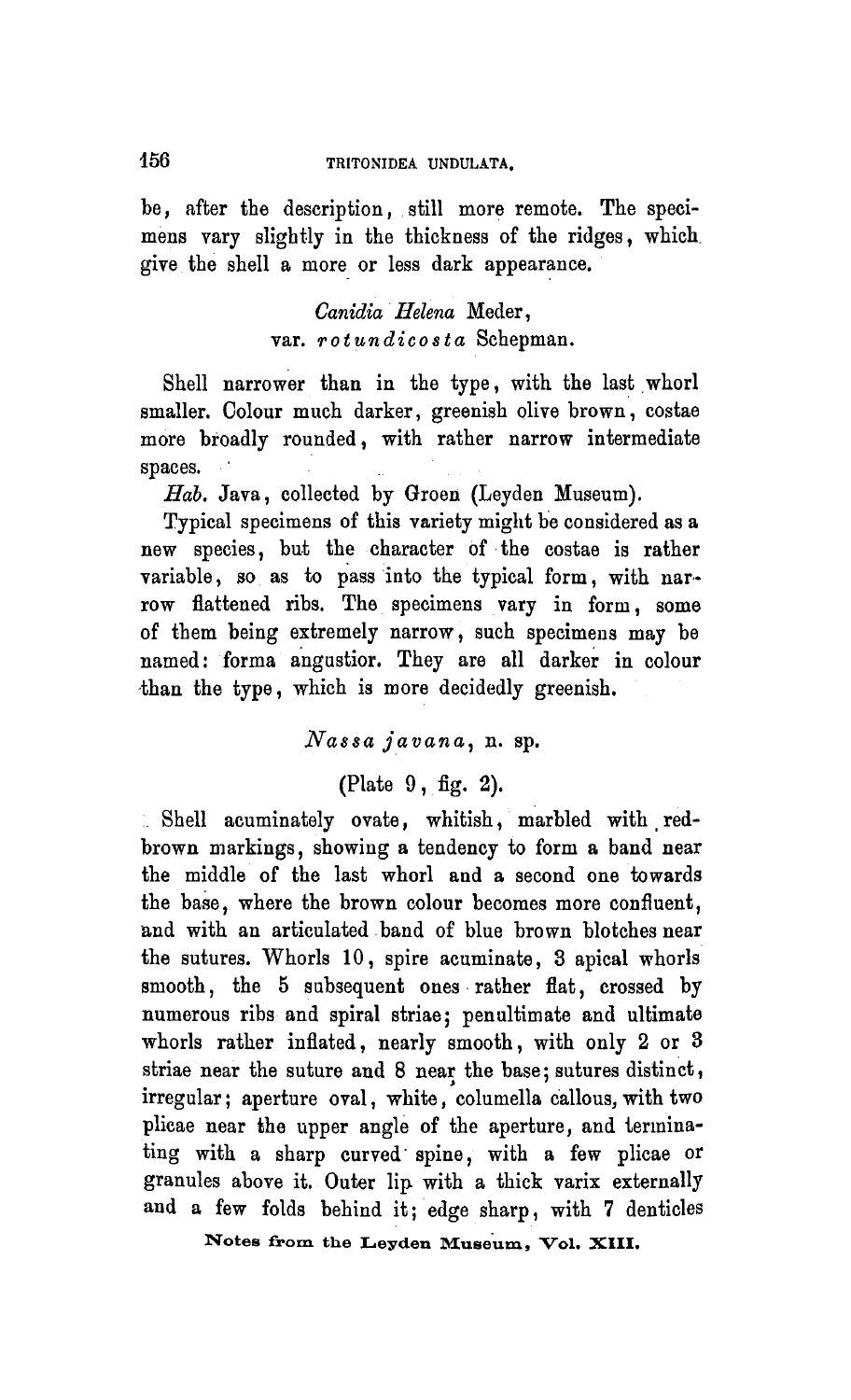near the base, thickened and ridged within, with 13 strong ridges. Canal rather broad, slightly turned backwards.

Length 23, breadth  $12^{\prime}/_2$ , length of aperture 10 mill.

Hab. Southern Java: Tjilatjap, collected by Mr. Overdijk (Leyden Museum).

This species resembles N. picta Dunker in colour, but may be distinguished from that species by the sculpture of the upper whorls, by the denticles of the outer lip and by the larger size; in sculpture it resembles certain varieties of N. mutabilis Linn., but it is sufficiently distinct in all other respects.

Rhoon near Rotterdam, May 1891.

- N.B. Besides Tritonidea undulata Schepm. (fig. 1) and Nassa javana Schepm. (fig. 2) the two following species, described in the "Notes" at an earlier date, are figured on Plate 9.
- Pig. 3. Fusus Sieboldi Schepm., from Japan (Notes Leyden Museum. XIII (1891) p. 62).
- Fig. 4. Oliva Semmelinki Schepm., from the Strait of Larantoeka between Flores and Adonare (Notes Leyden Museum. XII (1890) p. 196).